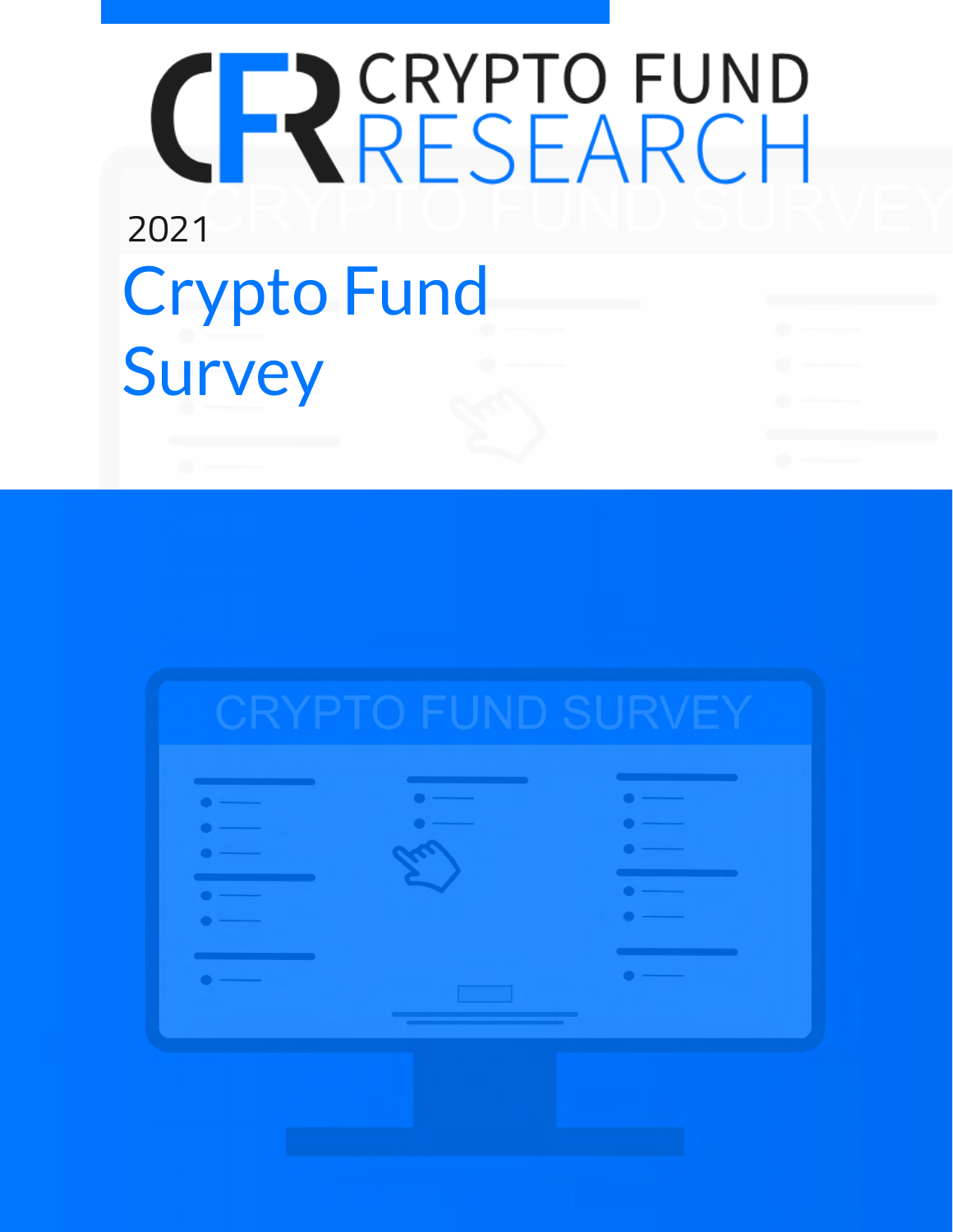

## Table of **Contents**

**[Introduction](#page-2-0)**

**[Survey Results](#page-3-0)**

**[About the Survey](#page-22-0)**

23

4

3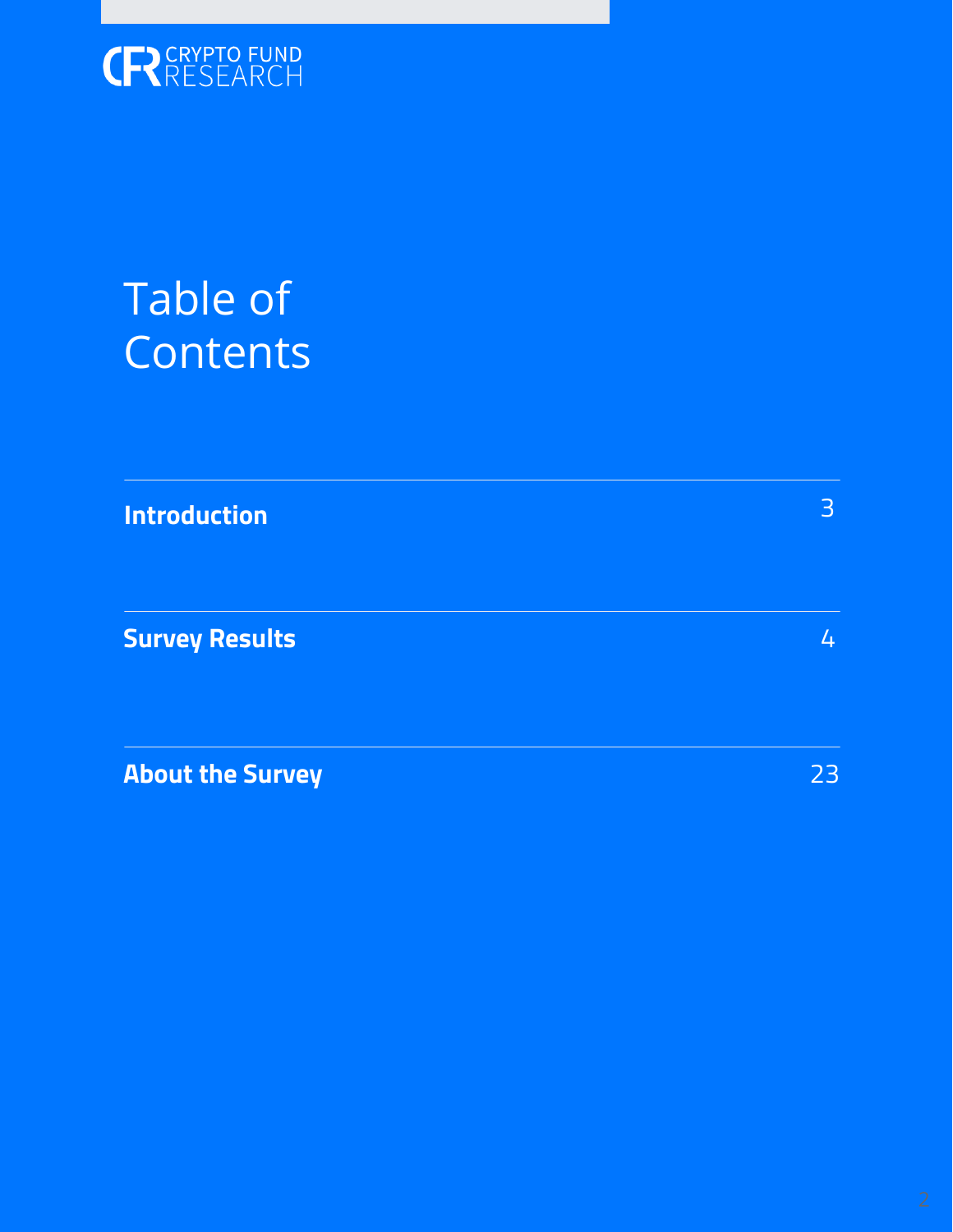### <span id="page-2-0"></span>**CRESEARCH**

### **Introduction** Purpose

Crypto Fund 2021 Survey

Crypto Fund Research's 2021 Crypto Fund Survey is its second annual survey of crypto fund managers and was conducted in Q3 with over 60 respondents. Survey respondents represent a wide variety of crypto funds including crypto hedge funds, venture funds, fund of funds, and index funds. Respondent funds have primary offices based in 17 countries throughout Asia, Europe, North America, and various offshore locations.

Respondent funds range from the small (AUM< \$5 million) to the very large (AUM > \$1 billion).

#### **Survey Overview**

As might be expected, crypto funds remain bullish on the near-term outlook for cryptoasset prices with more than three fourths of crypto funds expecting to see Bitcoin surge to over \$64,000 in the next 12 months. They also are generally optimistic about the continued growth of institutional interest in the sector.

#### **Notes**

63 crypto funds participated in the survey. However, the number of respondents to a given question may vary as some questions were optional or inapplicable to a given fund.

A number of fund managers operate more than one fund type. For example, some operate both a crypto hedge fund and a venture fund. Therefore, charts labeled "by fund type" may sometimes reflect more than 63 respondents. Due to rounding and the ability to select multiple answers for certain questions, figures may not always add up to 100%.

On select all questions, some answers that had limited or no response, are omitted from the relevant charts.

[The survey](https://cryptofundresearch.com/2020-crypto-fund-survey/) was conducted between July 13 and August 26, 2021.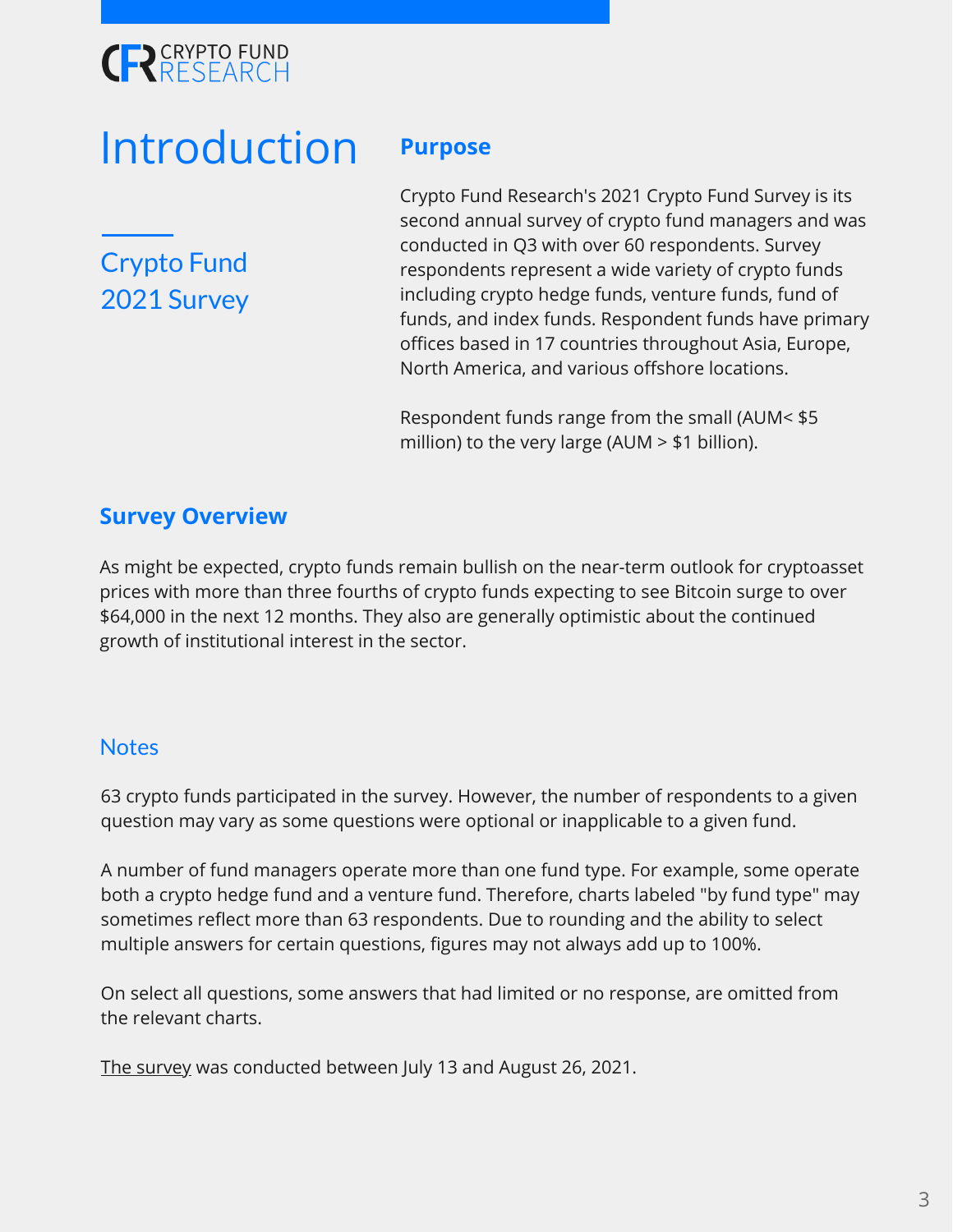<span id="page-3-0"></span>

Is your team operating out of a single location, multiple locations, or distributed globally?



A plurality of crypto funds now maintain multiple offices. In fact, the number of funds operating multiple offices has doubled since last year - potentially reflecting the maturation and globalization of the space. The share of funds with distributed workforces as well as single office locations both fell versus our 2020 survey.

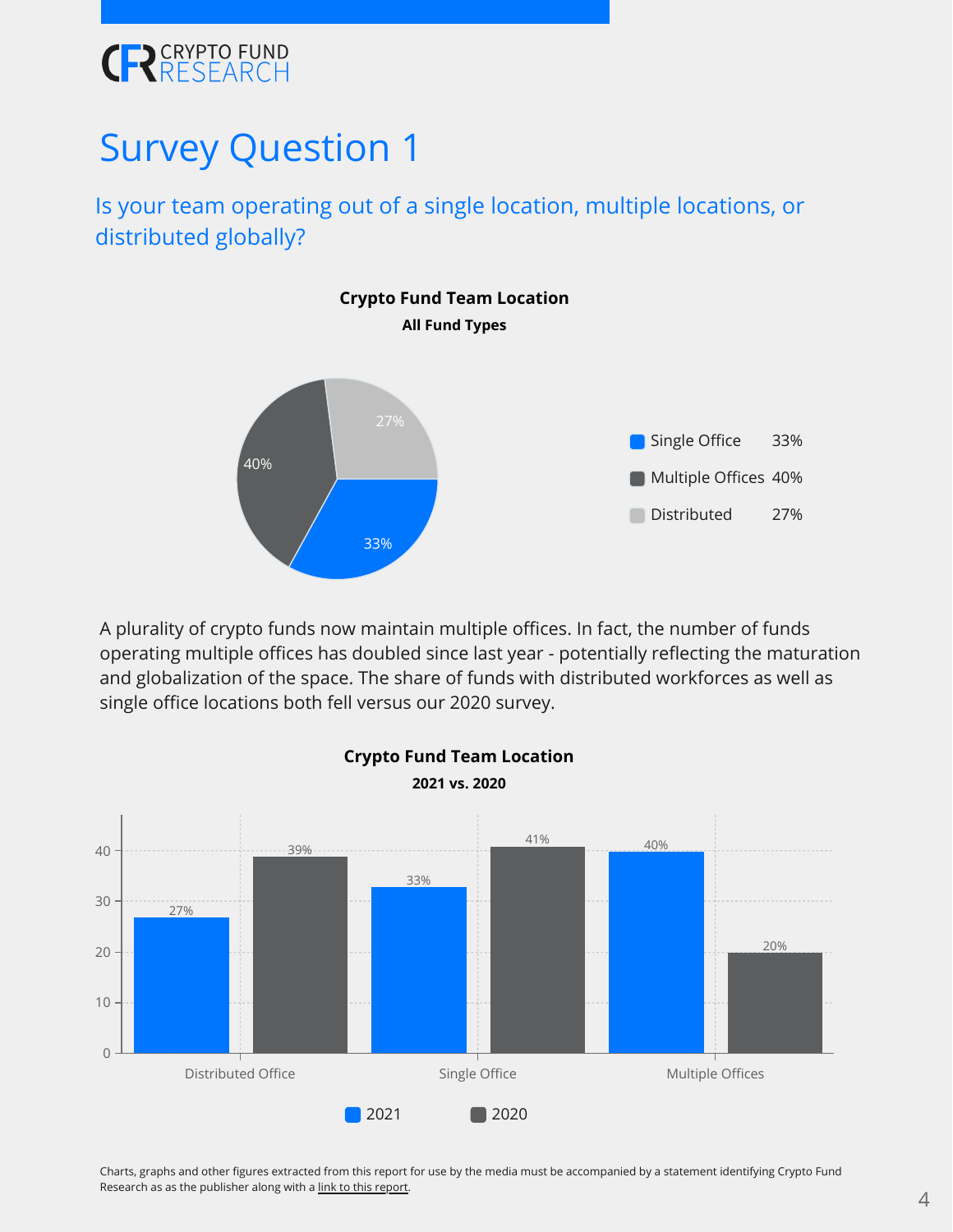

#### Survey Question 1 (cont.)



Unsurprisingly, funds with greater assets under management are more likely to operate from multiple physical offices. Similarly, smaller funds are most likely to have a single office location. However, there is not a clear correlation between fund assets and whether they operate distributed offices.

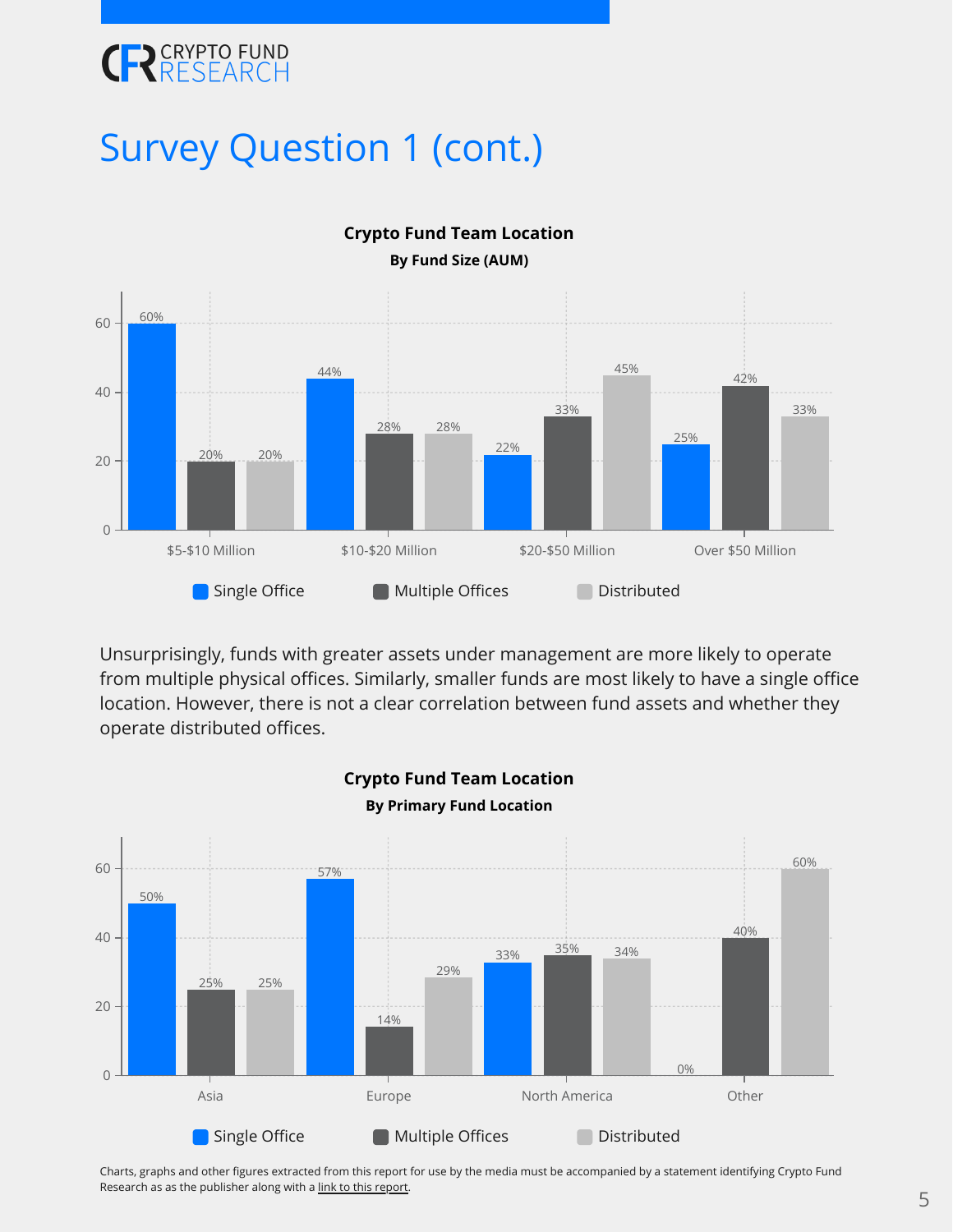

#### Do you anticipate the fund/fund company will increase assets under management (AUM) in 2021?



100% of funds believe they will see fund assets under management increase in 2021. This compares to 92% in our 2020 survey. Bullish market conditions are probably not the root cause of this optimism, given the average price of BTC during our survey period (\$29,990 USD), was almost unchanged from BTC's opening price of \$28,994 to start the year.



**Crypto Fund Expectations to Increase AUM**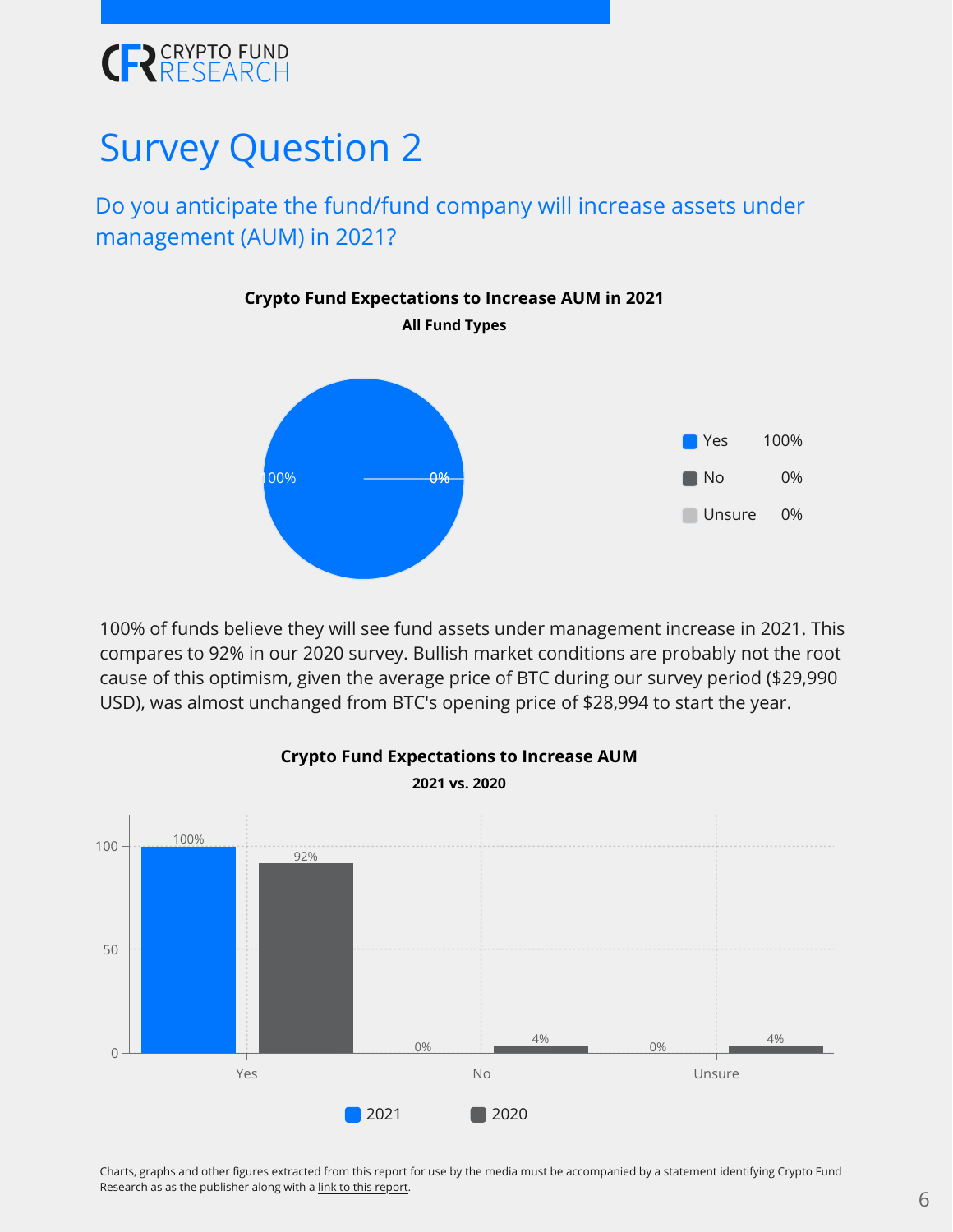### **CRESEARCH**

### Survey Question 3

How likely is it that Bitcoin will surpass its all-time-high price of approximately \$64,000 in the next 12 months?



78% of crypto funds think its likely or very likely that Bitcoin will surpass its all-time-high price of approximately \$64,000 USD in the next 12 months (this is more than double the average price at the time of the survey). Crypto funds are significantly more bullish than in 2020 when about 60% thought Bitcoin would more than double over the following 12 months (it took about 5 months for this to occur).



#### **Crypto Fund Expectations for Bitcoin to Surpass \$64,000 in Next 12 Months By Fund Type**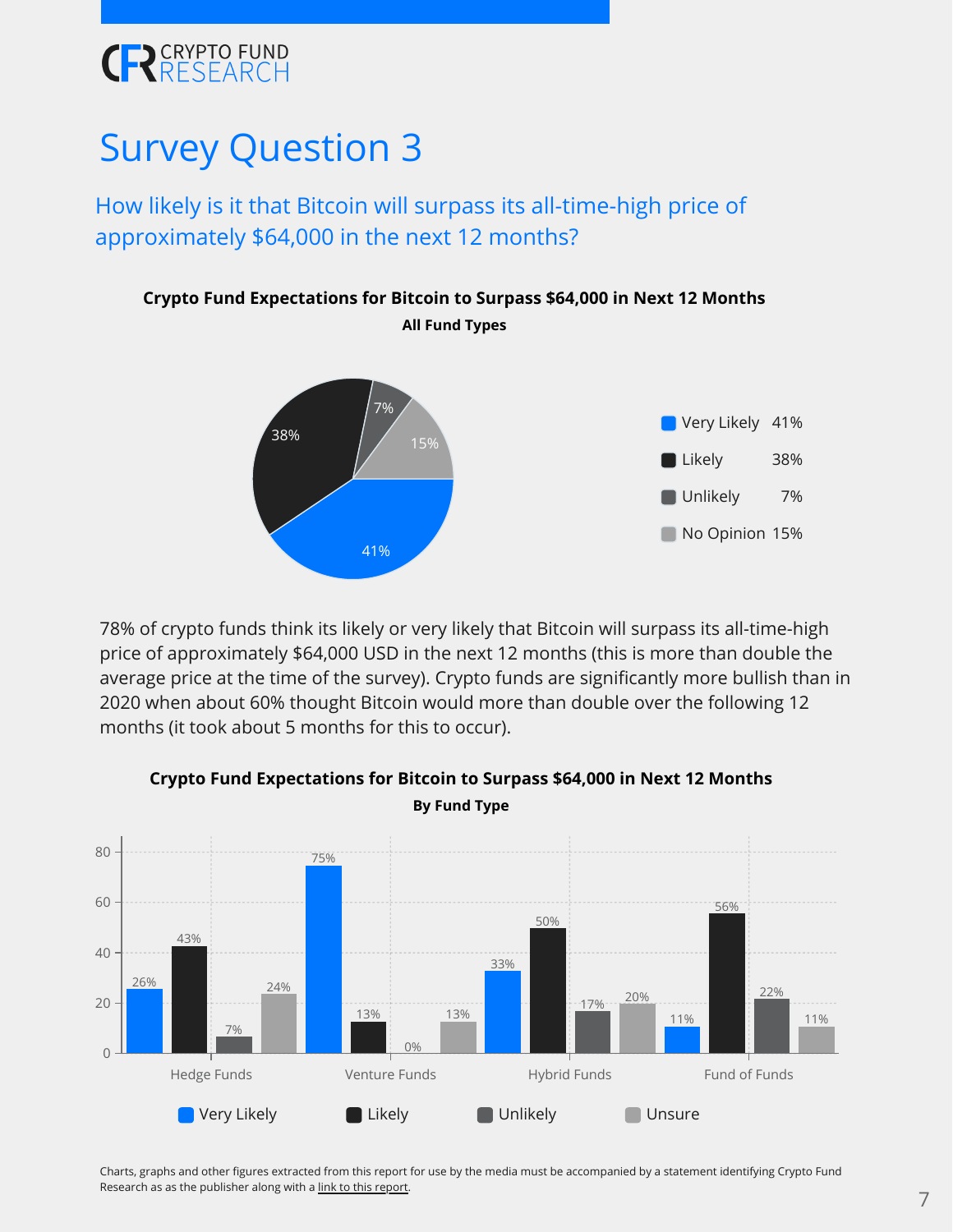

#### Survey Question 3 (cont.)



**Crypto Fund Expectations for Bitcoin to Surpass \$64,000 in Next 12 Months By Fund Size (AUM)**

Larger funds tend to be somewhat more bullish on Bitcoin's 12 month price appreciation that smaller funds. No funds with more than \$20 million in assets believe it's unlikely for Bitcoin to more than double in price in the next 12 months.



**Crypto Fund Expectations for Bitcoin to Surpass \$64,000 in Next 12 Months By Fund Location**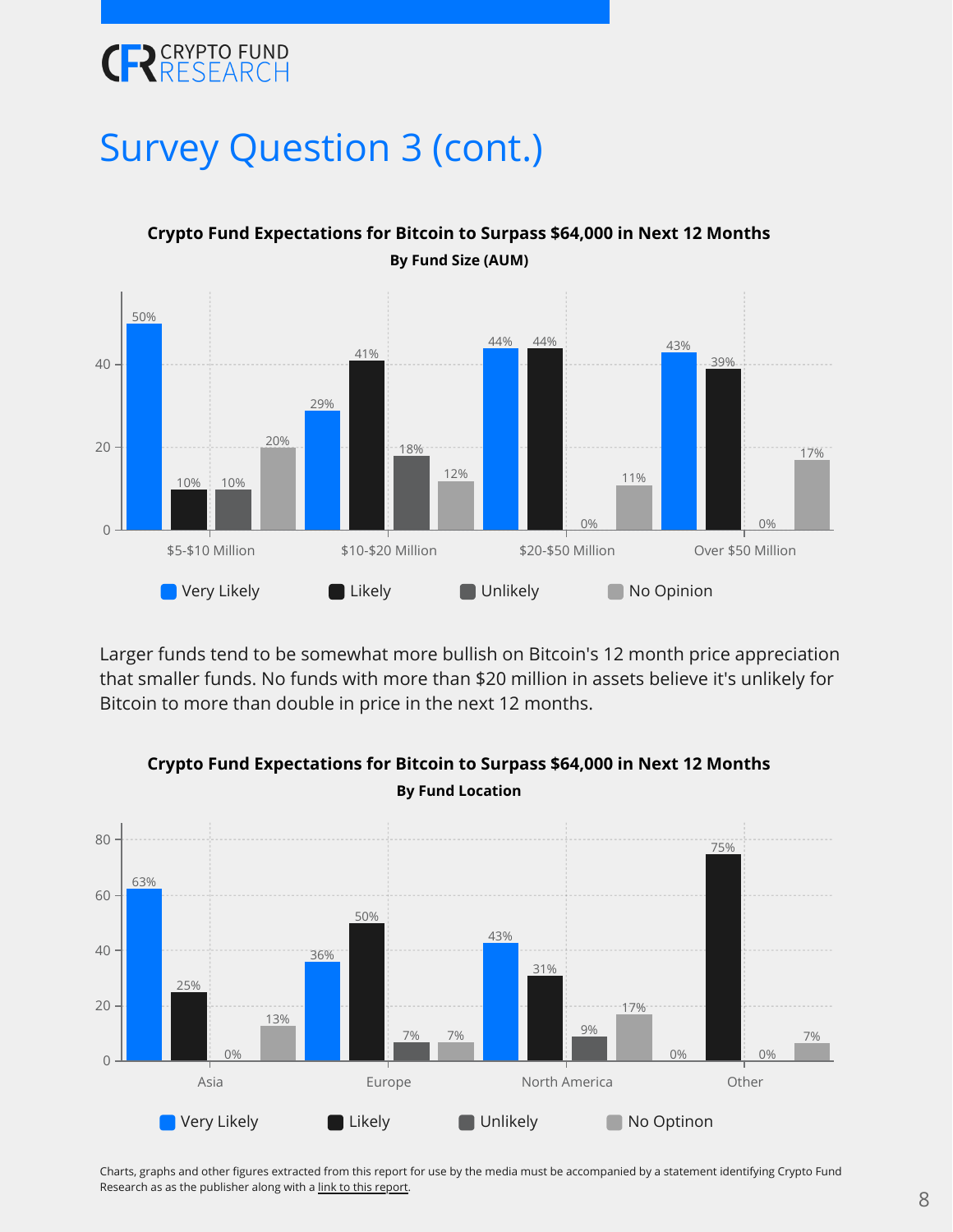

Do you anticipate making more investments in blockchain companies in 2020 vs. 2019?

**Crypto Fund Expectations to Increase # of Blockchain Investments**



Over 90% of venture funds surveyed anticipate making more venture investments in blockchain/crypto companies in 2021 than they did in 2020. In our 2020 survey less than half of respondents believed they'd make more of these investments than in the previous year.



#### **Crypto Fund Expectations to Increase # of Blockchain Investments By Fund Type**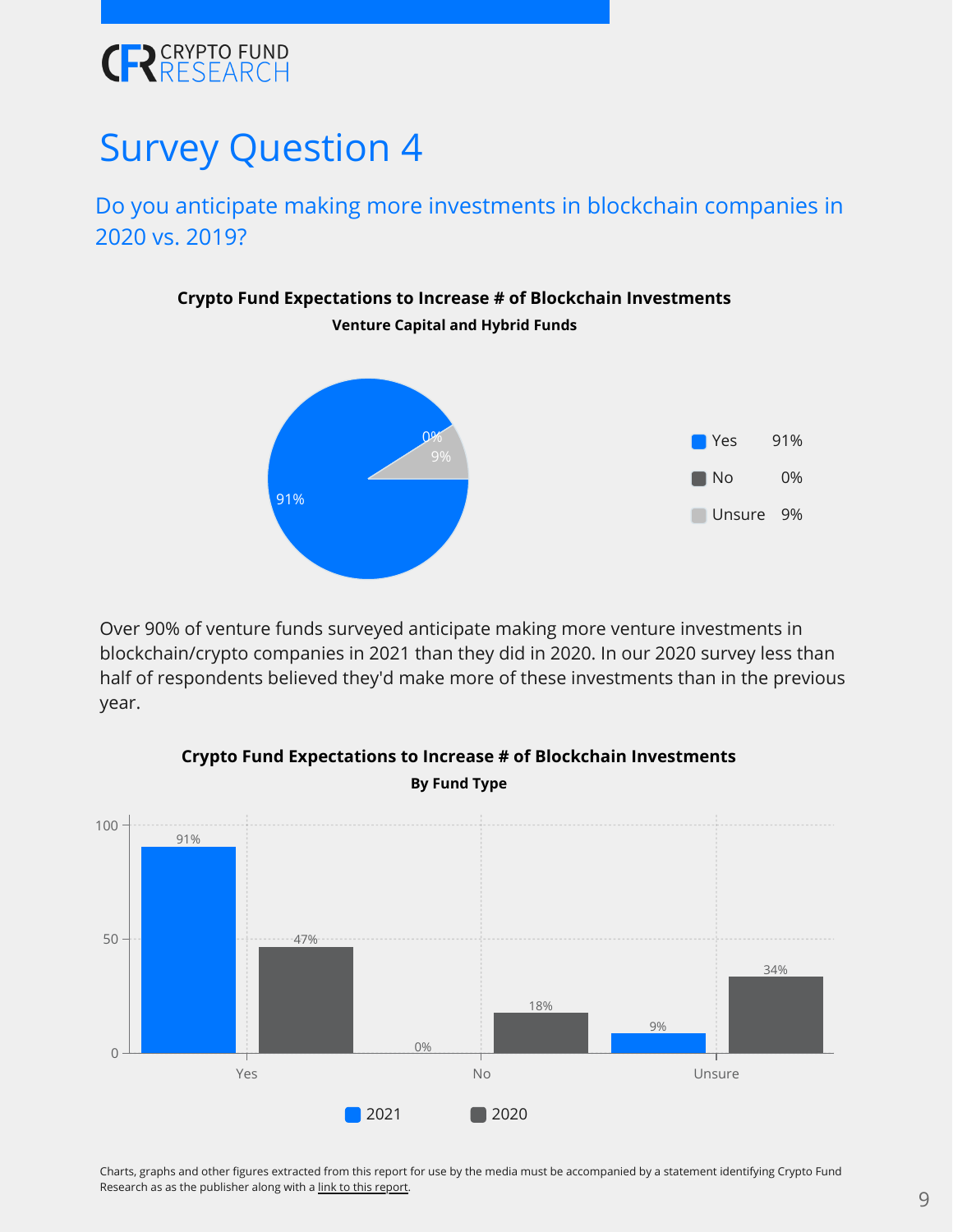

#### Does your crypto fund trade cryptocurrency options, futures, or other derivatives (select all that apply)?



Nearly two thirds of crypto funds use at least one derivative product as part of their investment process. Relative to 2020, more funds are now including options and futures in their investment portfolios.

**Crypto Fund Derivative Use**



Multiple select question. Totals may sum to over 100%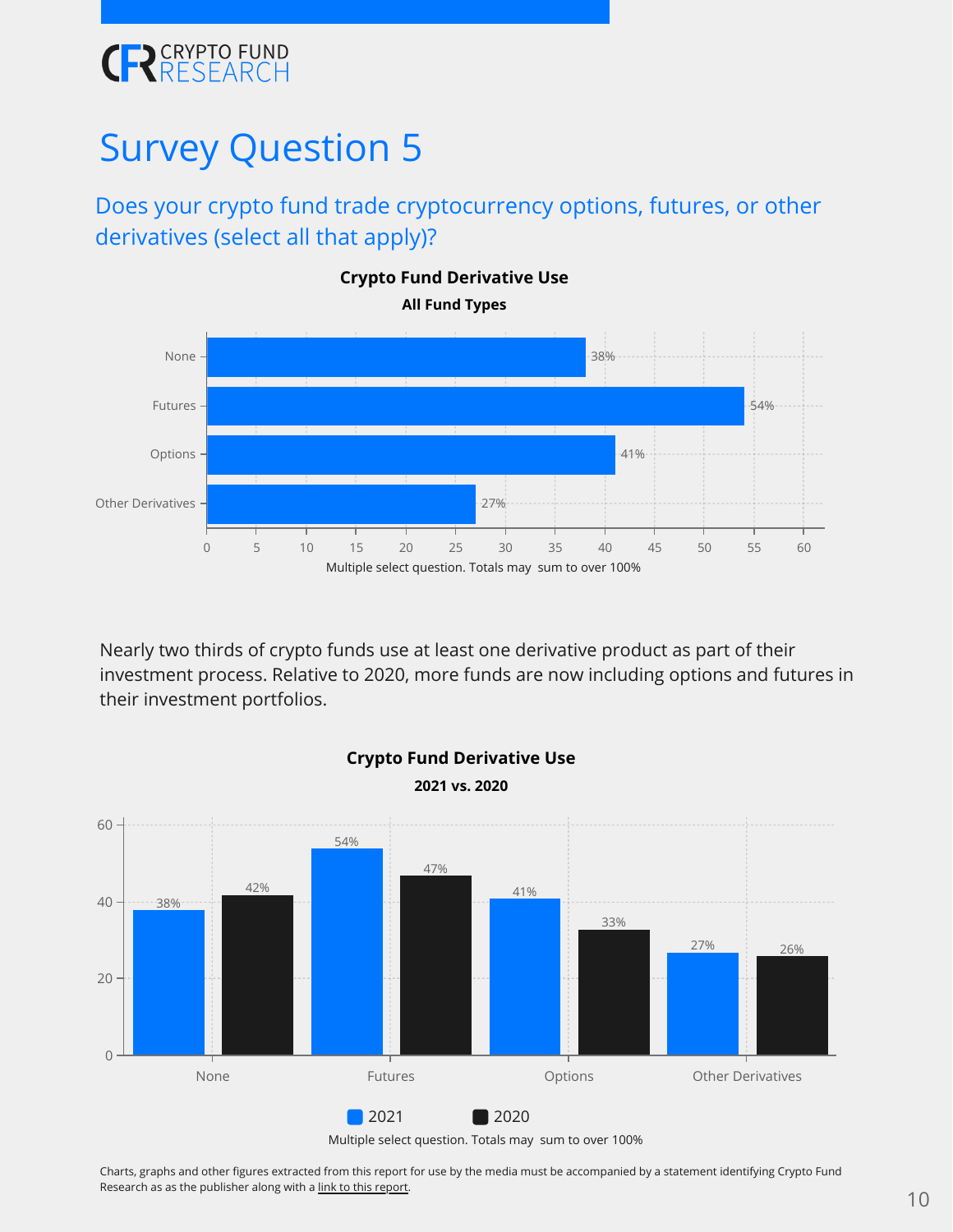### **CRESEARCH**

### Survey Question 5 (cont.)

#### Does your crypto fund trade cryptocurrency options, futures, or other derivatives (select all that apply)?

Crypto hedge funds are the most likely type of fund to use futures, options, or other derivatives. Nearly two thirds of crypto hedge funds utilize futures and just under half utilize futures. Other derivatives, which can include forwards, swaps, and some other DeFi products are used by about one third of crypto hedge funds.

Crypto venture and hybrid funds did not report using any of the above products. Only one quarter of crypto fund of funds report using futures, options or derivatives. However, many of the underlying funds they invest in likely do use these products.



**Crypto Fund Derivative Use By Fund Type**

Multiple select question. Totals may sum to over 100%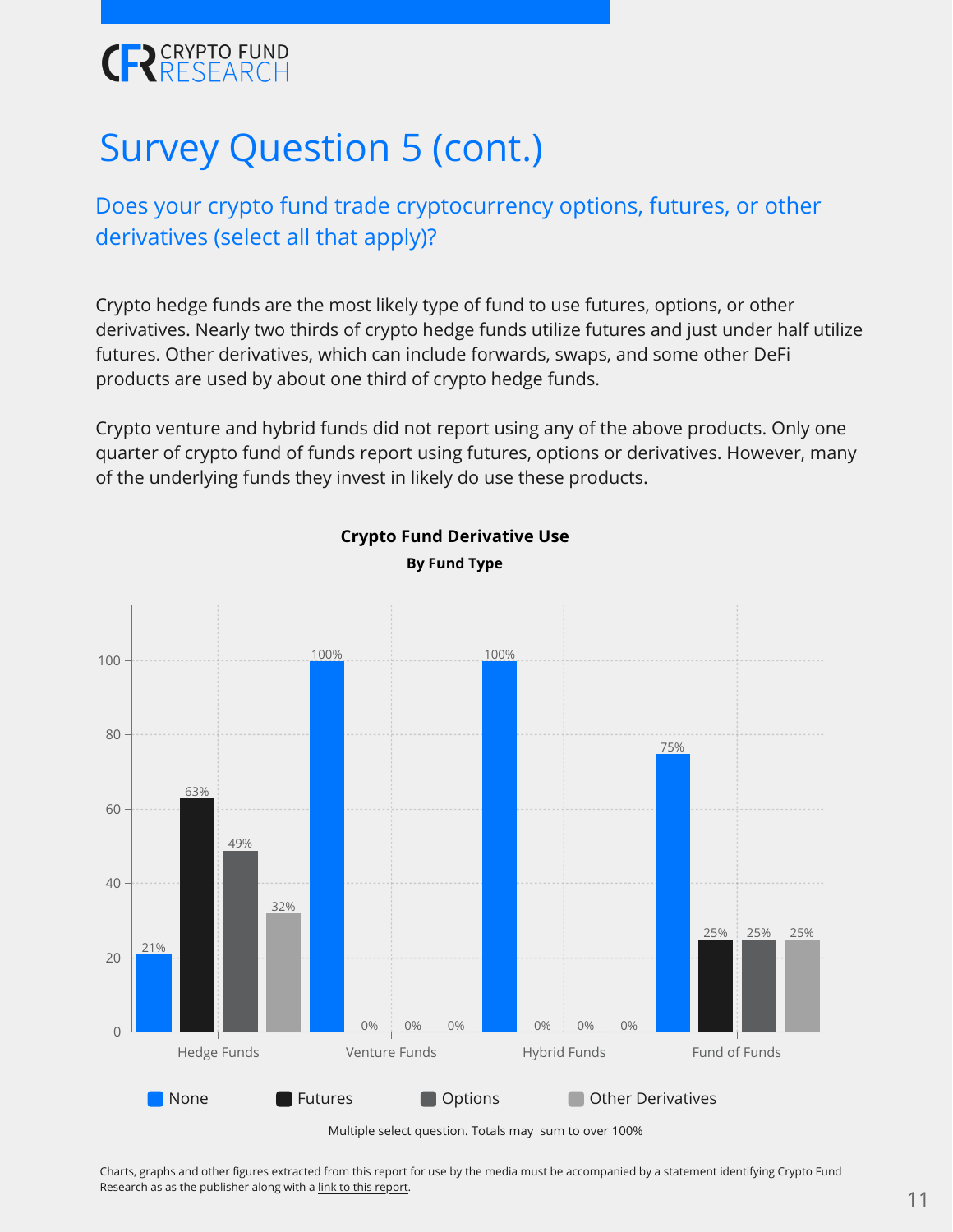

### Survey Question 5 (cont.)



**Crypto Fund Derivative Use By Fund Size (AUM)**

Multiple select question. Totals may sum to over 100%

Large funds with over \$50 million in assets are the least likely to use derivative products, although this likely is attributable more to the fund style and type characteristics of respondent funds than to fund size itself.

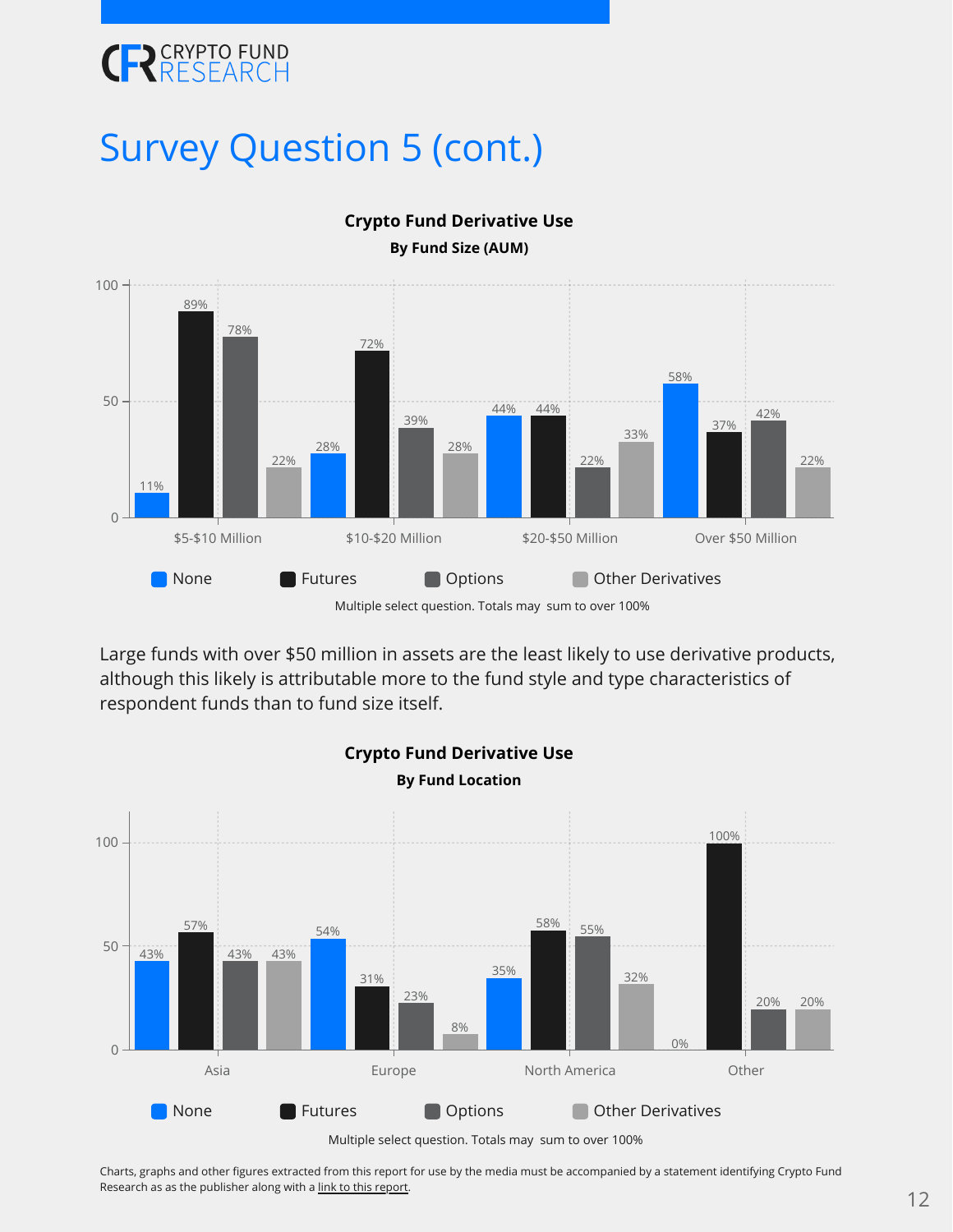

#### Do you agree that derivative and structured products are a healthy component of the crypto investment space?



Though under two thirds of crypto funds use futures, options or derivatives in their portfolios, nearly 90% believe they are a healthy component of the crypto investment space. This percentage is up slightly from our 2020 survey which found 84% agreed or strongly agreed that derivatives are healthy. Only around 2% believe derivatives are unhealthy.

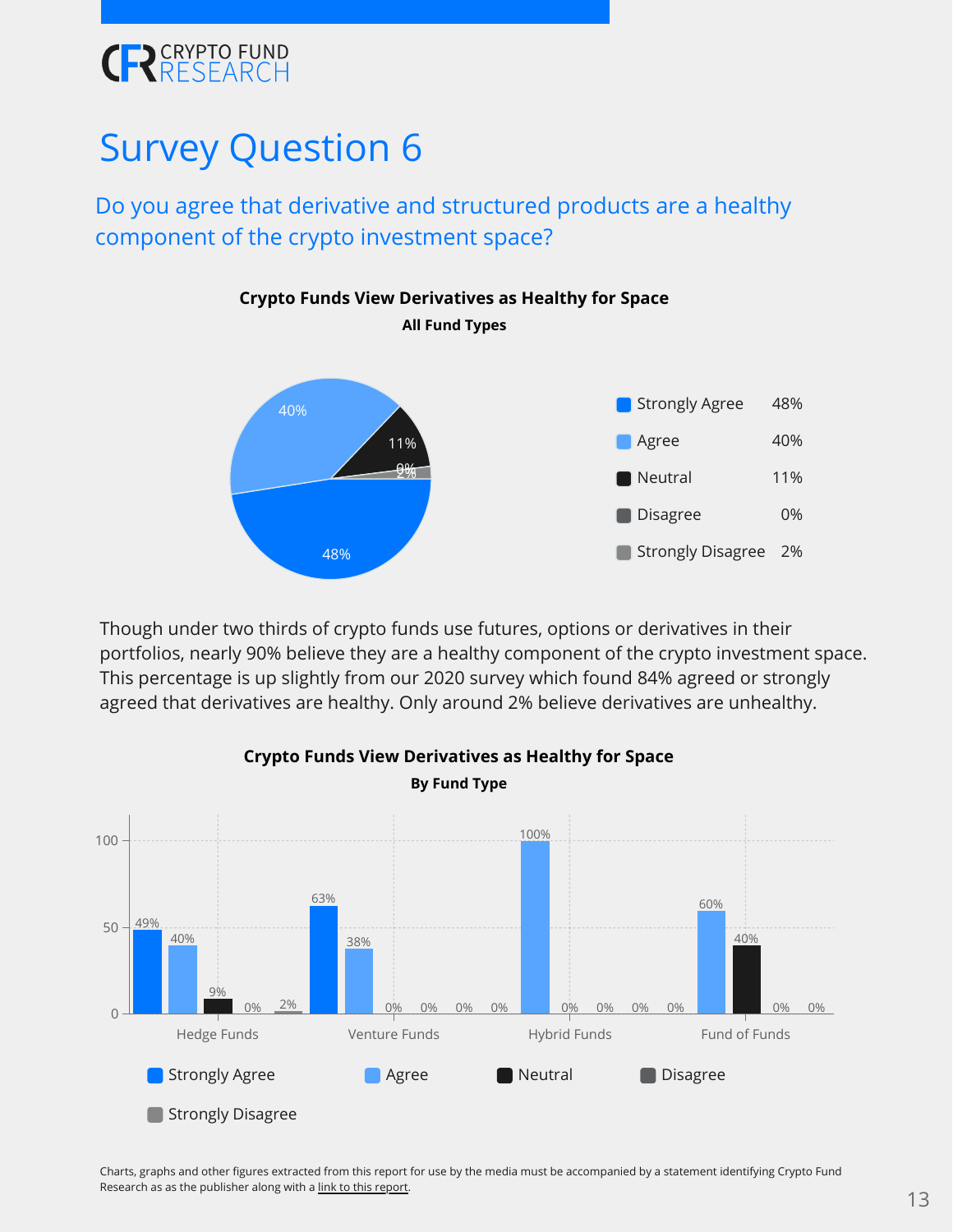

### Survey Question 6 (cont.)



**Crypto Funds View Derivatives as Healthy for Space By Fund Size (AUM)**

The majority of crypto funds of all sizes agree that derivatives are healthy, despite significant differences in actual utilization of derivatives. Funds headquartered in Asia and North America are most likely to strongly agree that derivatives are healthy.

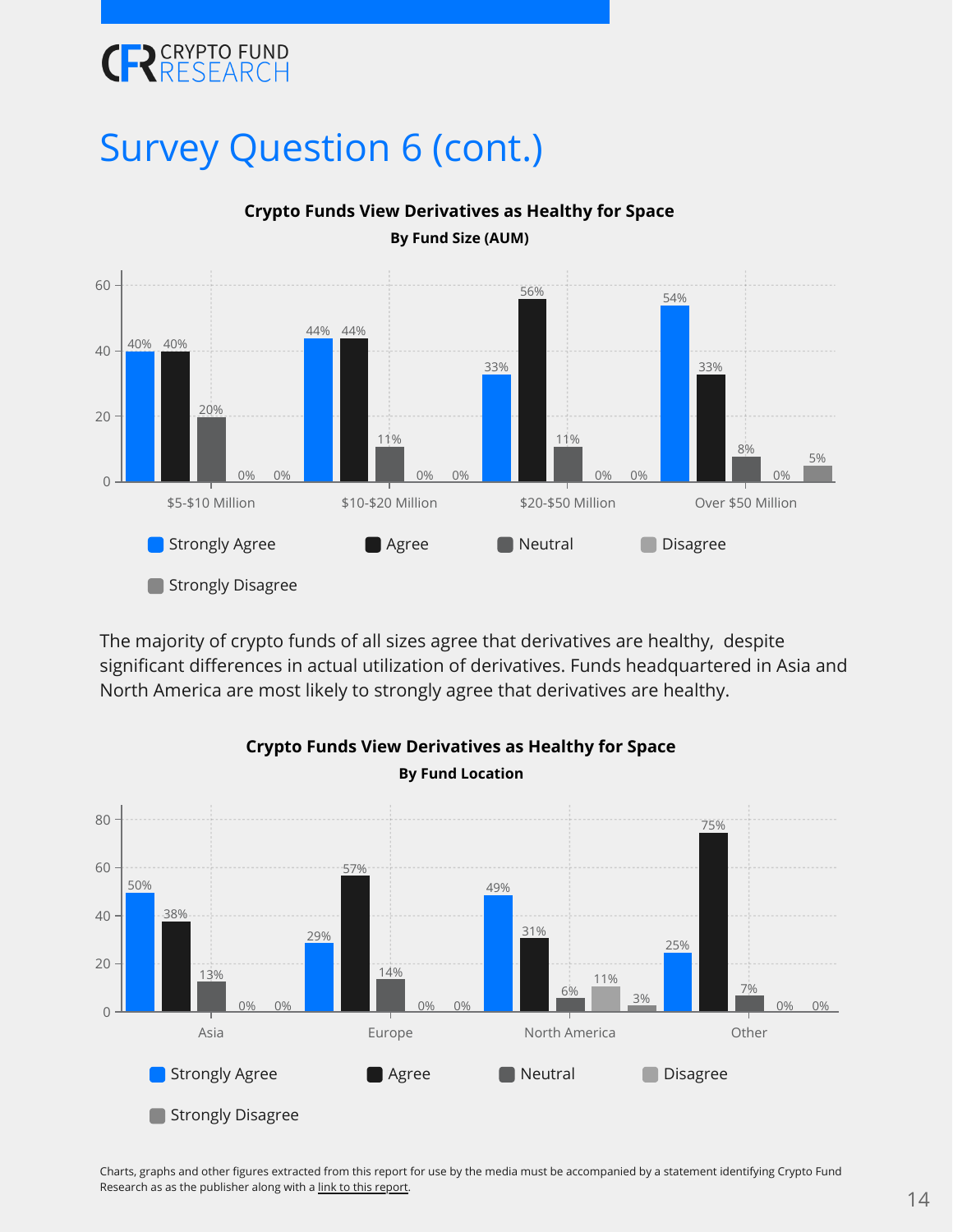

Is China's ban on cryptocurrency mining helpful or harmful to the longterm success of Bitcoin?



While many funds remain agnostic or unsure of the long-term effects of China's ban on cryptocurrency mining, the overwhelming majority of funds expressing an opinion believe the ban will ultimately be helpful to the long-term success of Bitcoin. Venture funds were most likely to think the ban would be helpful, but also most likely to see it as unhelpful.



**Crypto Fund Views on Impact of China's Mining Ban on Long-Term Success of Bitcoin By Fund Type**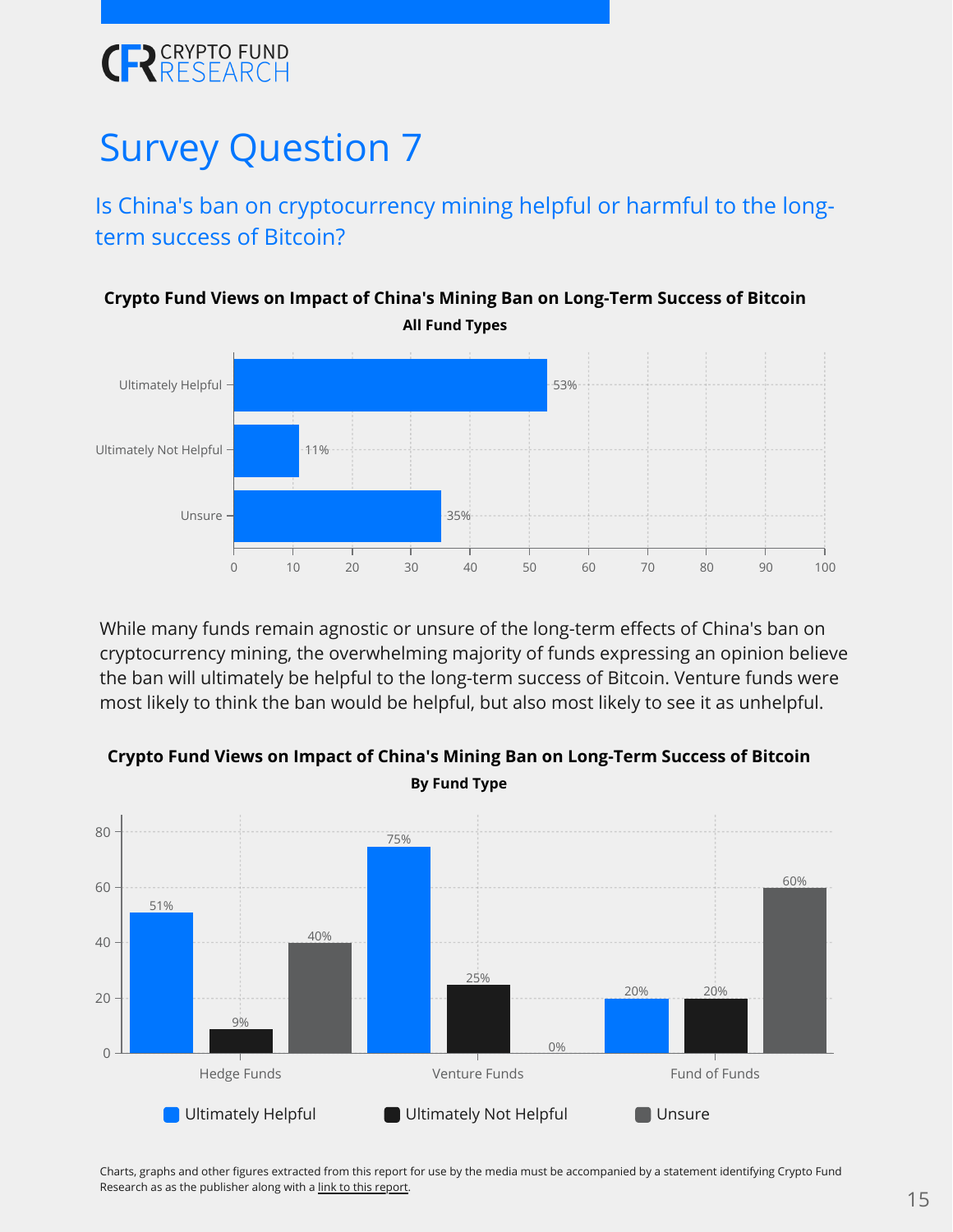

#### Survey Question 7 (cont.)



**Crypto Fund Views on Impact of China's Mining Ban on Long-Term Success of Bitcoin By Fund Size (AUM)**

Crypto funds with more than \$50 million in assets are most likely to believe China's ban on cryptocurrency mining will ultimately be helpful, though variations across fund size are modest. Funds based in Europe are least likely to think the ban will ultimately be helpful.



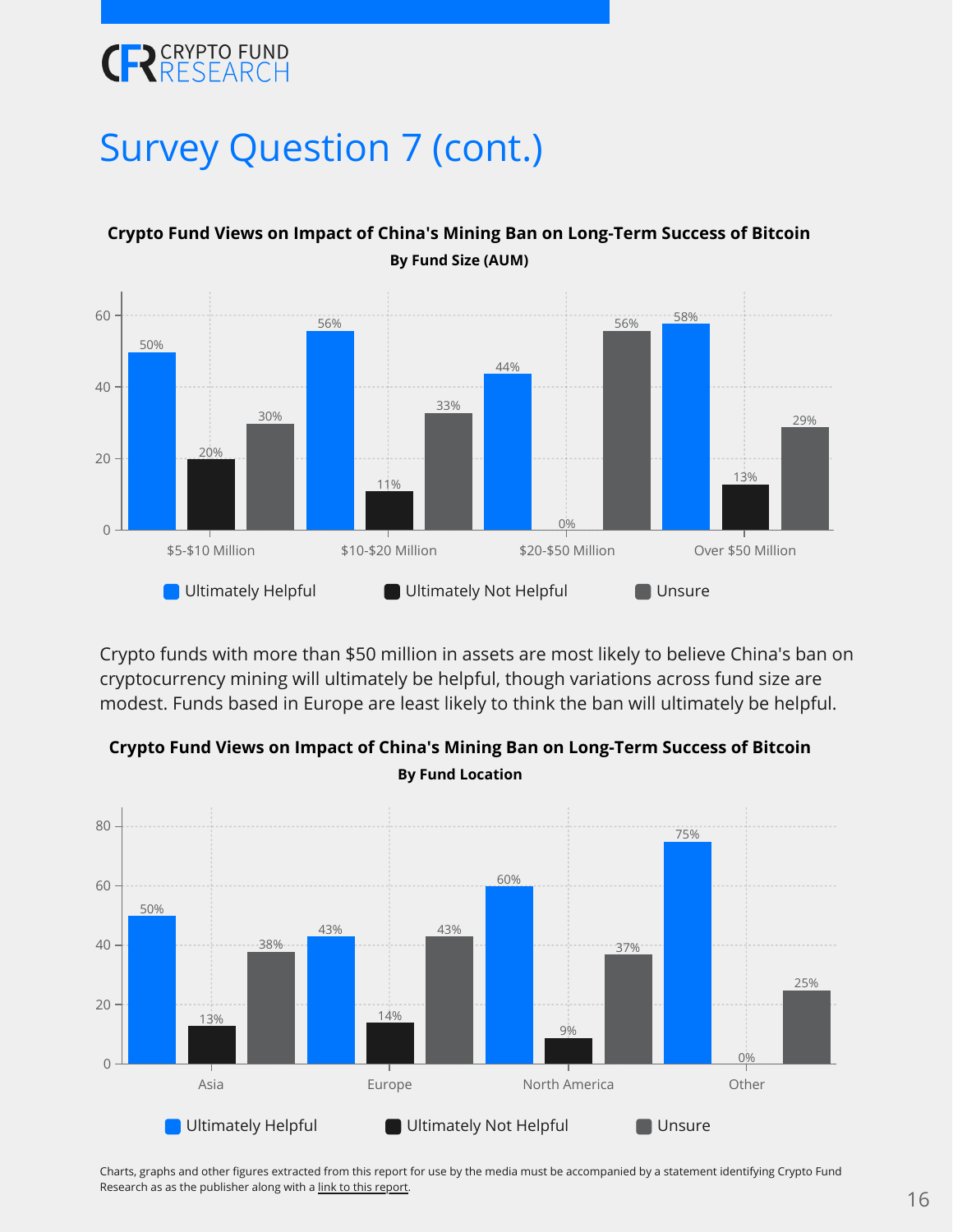### **CRESEARCH**

### Survey Question 8

Do you agree that institutional interest in cryptocurrencies increased in the first half of 2021?



98% of crypto funds agree that instiutional interest in cryptocurrencies increased in the first half of 2021 - the closest to unanimous consent in any of our survey questions. This view is consistent across fund type, size, and location.



**Crypto Funds Believe Institutional Interest in Crypto Increased in First Half of Year 2021 vs. 2020**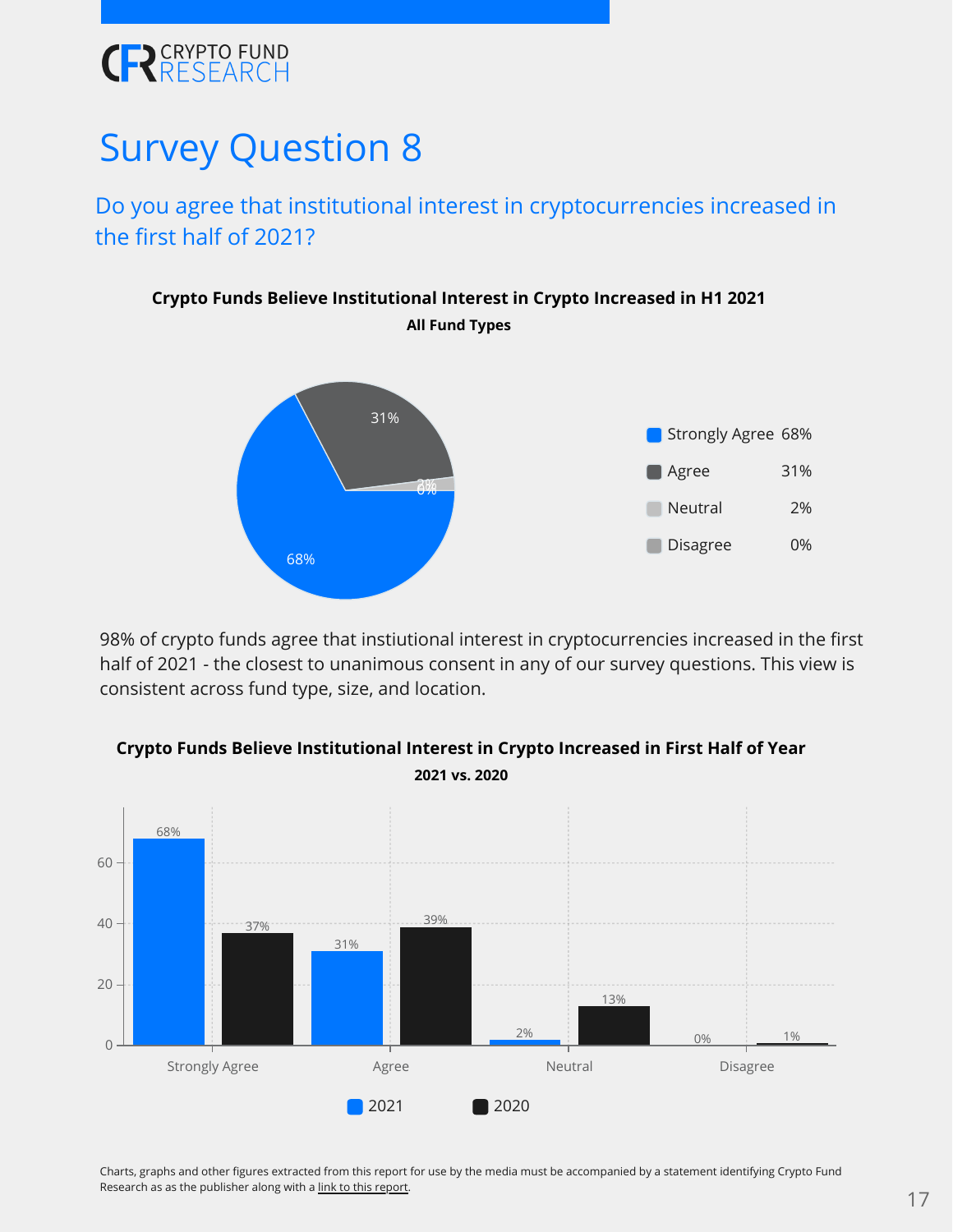

In the next 5 years, a majority of foundations and endowments will have some cryptocurrency exposure in their portfolios. Agree or disagree?



93% of crypto funds believe a majority of foundations and endowments will have some cryptocurrency exposure by 2026. No funds disagree with this prediction and results are consistent across fund type. size, and location.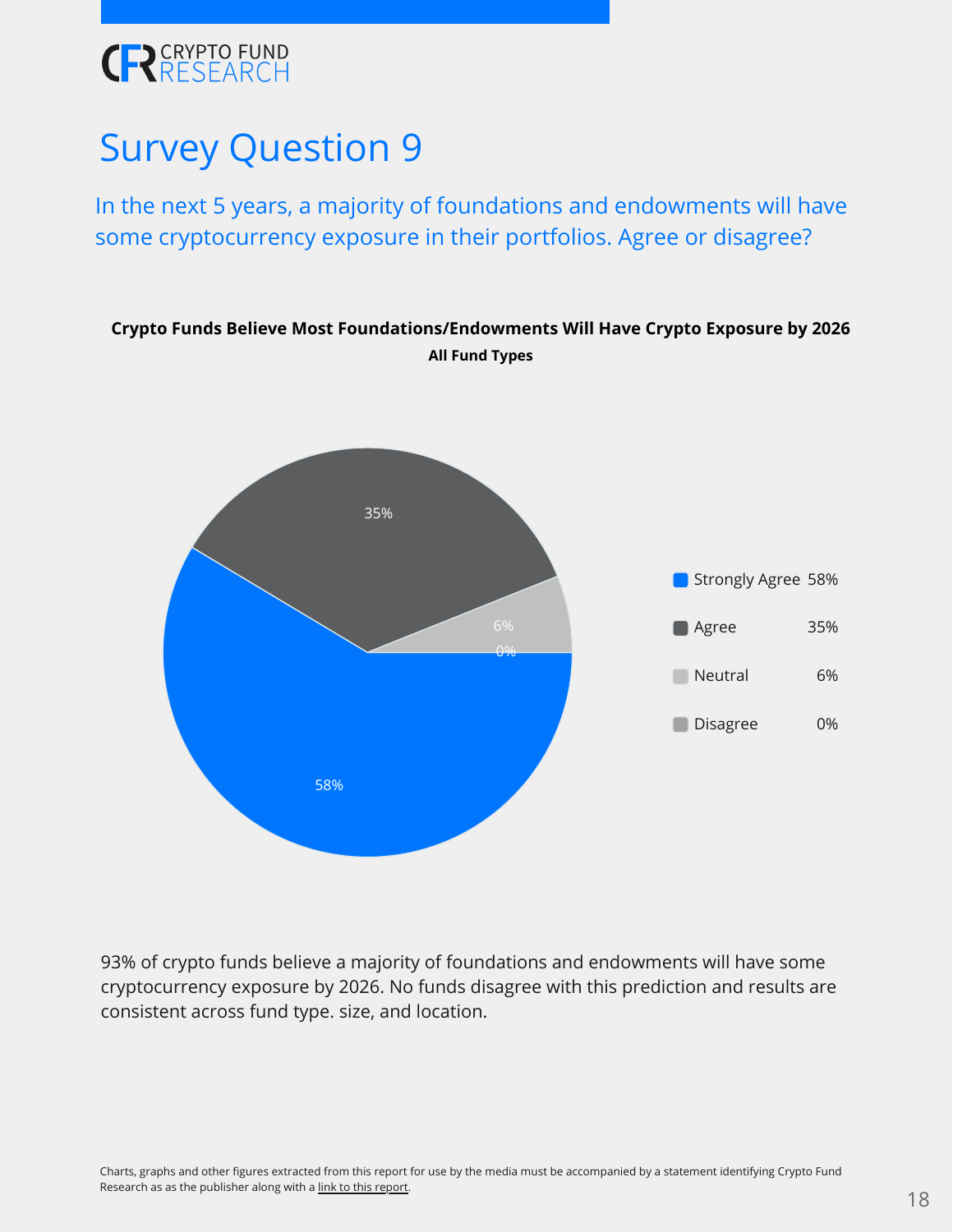

#### Which of the following are significant obstacles to widespread crypto adoption?



**Crypto Fund Views of Top Obstacles to Widespread Crypto Adoption All Fund Types**

Crypto funds see government regulation as by far the largest obstacle to widespread crypto adoption. This was also the primary concern for crypto funds in 2020, though the percentage of funds reporting it as a concern in 2021 increased to 77% from 66% in 2020.

Central bank opposition and negative media coverage are also significant concerns for crypto funds. The percentage of funds citing these as obstacles, however, is little changed from 2020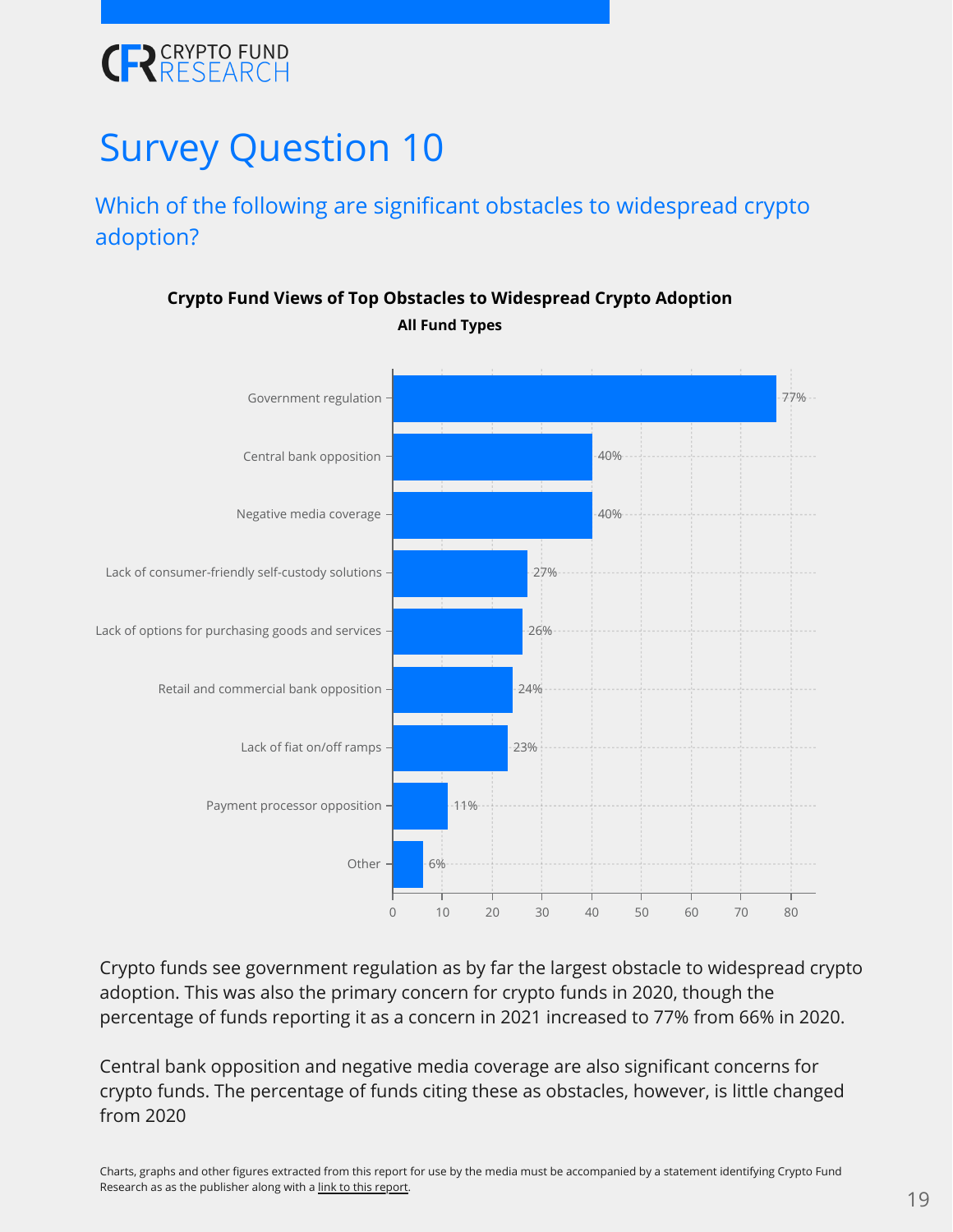

#### Survey Question 10 (cont.)

#### **Crypto Fund Views of Top Obstacles to Widespread Crypto Adoption**

**All Fund Types**



While government regulation, central bank opposition, and negative media coverage remain among the top concerns of crypto funds with regard to widespread adoption, other categories saw larger sentiment shifts between 2020 and 2021. Lack of self-custody solutions and fiat on/off ramps appear to now be significantly less of a concern than in 2020. Likewise, the percentage of funds citing payment processor and bank oppostion as an obsatacle has fallen by more than half since 2020.

Though not shown in the above chart, a couple of points are worth noting:

- 100% of funds based in Asia reported government regulation as an obstacle
- 86% of funds based in Asia reported central bank opposition as an obstacle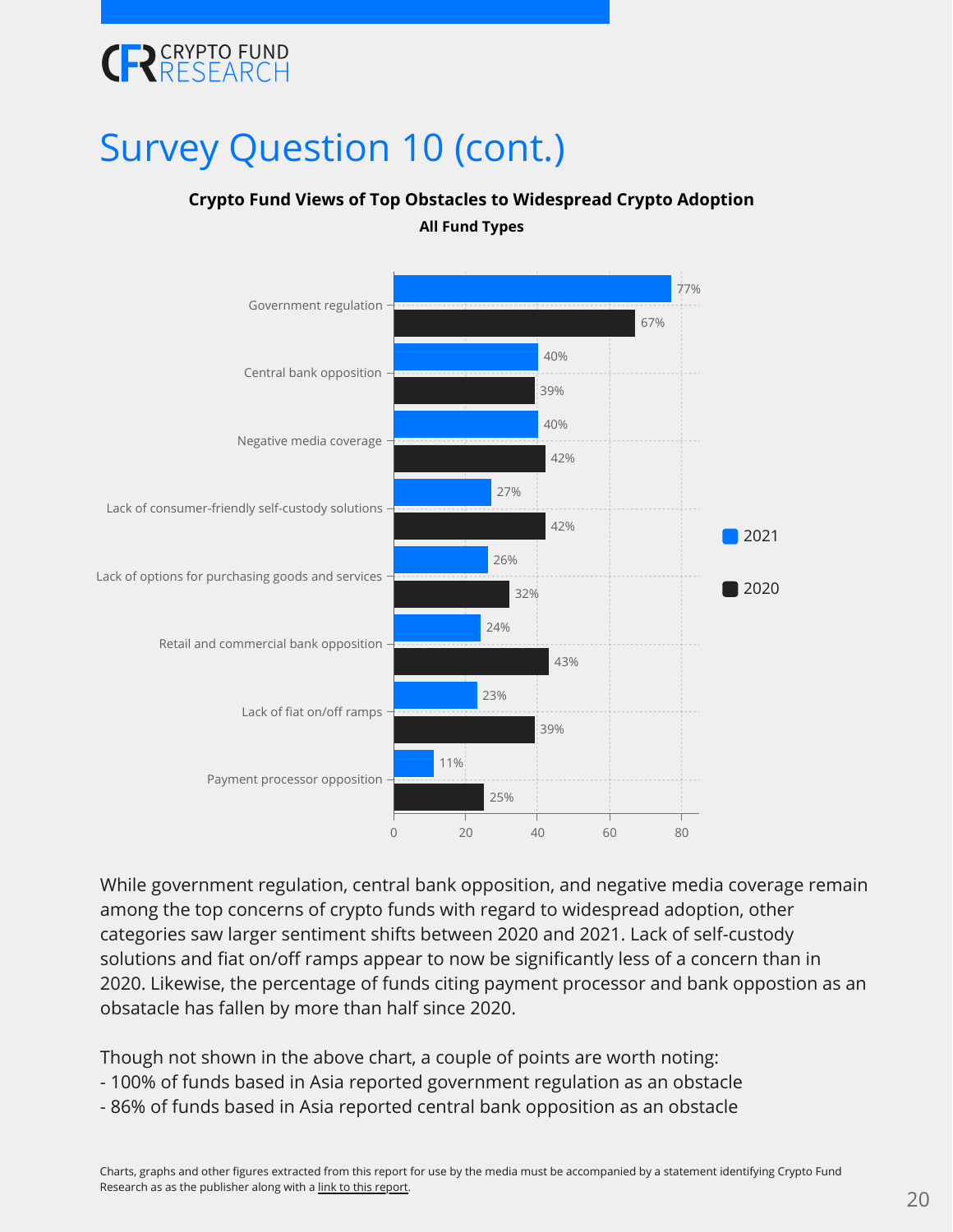

Do you agree that increases in money supply and inflation expectations will drive adoption of cryptocurrencies as stores of value.

#### **Crypto Funds Agree Increases in Money Supply and Inflation will Drive Crypto Adoption All Fund Types**



A question on the role of increased money supply and inflation expectations in shaping crypto adoption, particularly as a store of value, was added to our survey for 2021. 87% of funds believe such increases will drive adoption while only 4% disagree.

Though not shown above, there was no disagreement from funds based in Europe/Other. Funds based in Asia were somewhat more likely to disagree.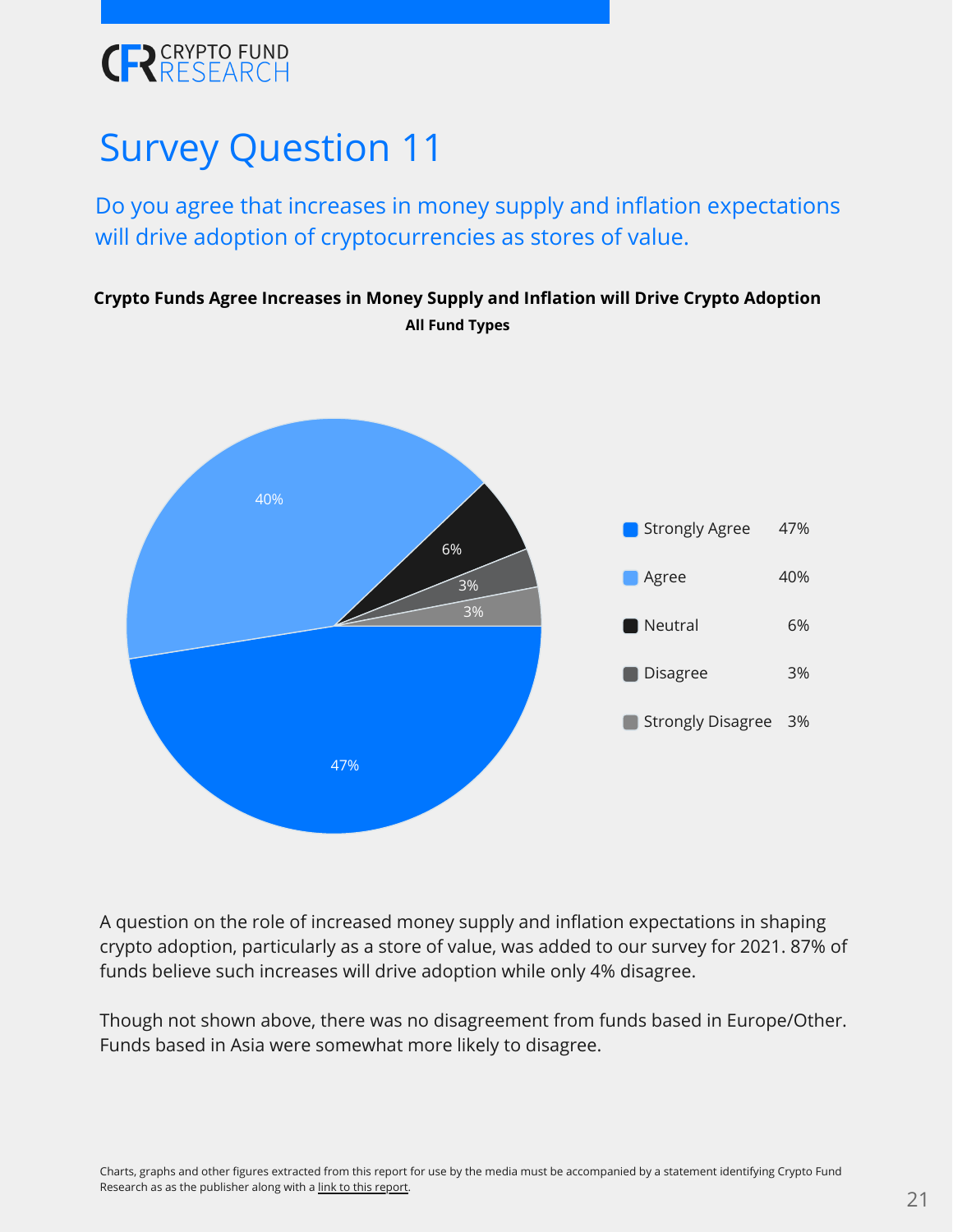

### Crypto Fund Survey

Thank you to the more than 60 crypto fund respondents that completed our 2021 crypto fund survey including:



Altana Digital Currency Fund ARCA Astronaut Capital Baekdu Technologies Belton Capital Bitrock Capital Partners, LP BKCoin Capital Blockchain Coinvestors Blockchain Strategies Fund Blockforce Capital Bohr Arbitrage Crypto Fund Cambrian Asset Management CityBlock Capital Coincident Capital Crypto Fund AG DFi Labs Digital Capital Management Galois Capital Hartmann Capital Icoinic Algorithmic Fund Kenetic Lavaliere Capital Management Leonidas Cryptocurrency Fund Liberty Bitcoin Fund Liquibit USD Market Neutral Arbitrage Fund M31 Capital MaiCapital - Blockchain Opportunity Fund MVPQ Limited NamNar Alternatives fund lp ODIN88 Elite Crypto Fund Off the Chain LP Permian Capital Fund, LP ProChain Capital Protein Capital Fund Proxima Investments Pure Crypto LP Pythagoras Investment Management LLC Rivemont Crypto Fund S2F CAPITAL LP Smart Index Crypto Fund Limited Stylus Capital Tally Capital The Bitcoin Fund (TSX:QBTC) Tradecraft Crypto Asset Fund Waterdrip Capital